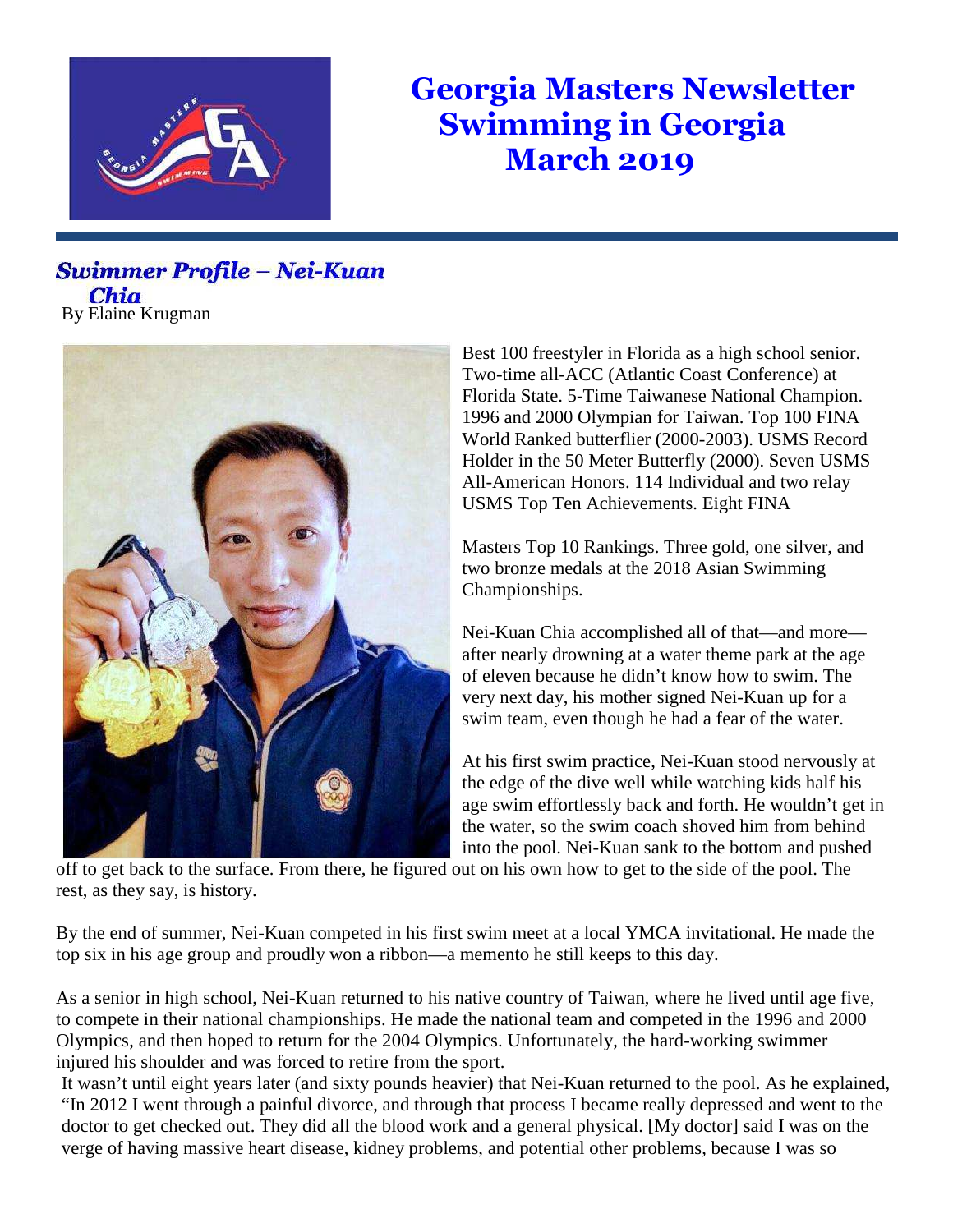unhealthy." Nei-Kuan's resting heart rate was in the 90's, and his blood pressure and cholesterol levels were extremely high due to his poor diet and lack of exercise.

"My doctor prescribed \$500 worth of medications that day and said I had to get on those medications ASAP. I had gone to medical school after Florida State, and I knew that starting on medication meant a lifetime of medication," Nei-Kuan said. Not wanting to spend the rest of his life taking massive amounts of drugs, he asked his doctor if there was anything else he could do. She told Nei-Kuan he would have to change his lifestyle habits quickly, otherwise it was "life or death."

Hearing that frightening diagnosis motivated Nei-Kuan to return to the exercise he knew best: swimming. After a few weeks of daily swim workouts, the rededicated swimmer lost twenty pounds. In nine months, he lost a total of forty-five pounds.

By 2013, just swimming laps became boring for this former competitor, so he took the recommendation of a friend to rejoin USMS and compete in swim meets. The Marist SCY Developmental Swim Meet was his first one, and he described being very nervous, just as he had been for the Olympics. Nei-Kuan didn't sleep well, and he was unable to eat breakfast. Getting up on the blocks for his first race, he was jittery and unsure of himself. All of that disappeared, however, when Nei-Kuan clocked a blazing 22.89, which would have ranked him  $27<sup>th</sup>$  of 387 swimmers in his 35-39 age group. I watched that race, and I distinctly remembered turning to my husband, Bruce, and saying, "Wow! Did you SEE that guy?!"

As the speedster described it, "I was pleasantly surprised how fast I was, so that kind of got the ball rolling. I decided to keep doing it after that. Once you start, the passion and desire come back, and I realized that swimming has been and will always be a part of who I am... Swimming is one of the main things that saved my life."

Reflecting back, Nei-Kuan believes if it hadn't been for the events of his life that led up to his serious health issues, he would have never returned to swimming. "What I found out about myself through all the pain and suffering... There's an appreciation for life and an appreciation for swimming that I never had. Before, the first time around, swimming was a business."

Having a scholarship to Florida State, Nei-Kuan was under pressure to live up to the expectations and demands that went along with that scholarship. After college, he was a sponsored swimmer, and swimming at that level gave him the opportunity to perform on the international stage. These were all things that Nei-Kuan looks back and realizes he viewed from a selfish perspective. It was all about winning and what he could gain from that.

Now, the appreciative swimmer says, "Swimming is so much different for me. Swimming is something that is almost an escape from reality, where you're not burdened with the problems of the world. You can go somewhere that's a sanctuary; it's just you, the water, and your ability to have control. I have a new appreciation for swimming that I never had before."

The swimming paid off for Nei-Kuan's physical health, too. In 2016, his blood work and other health markers were back to 100%, and he received a perfect score at his company's annual physical. "That felt like I had just won the lottery! More than anything else I had ever done in my life, that was the one moment where I really truly felt like I did something. If I had to say what one of my greatest achievements was, that was it. It was a long process; sixty pounds in total (lost). I ended up changing what I ate, cutting out a lot of stuff I shouldn't have been eating anyway. It was holistic. More than exercising, it was nutrition and stress management. It gave me my life back."

Nei-Kuan continued to compete, progressing from a developmental meet to a local Atlanta meet, and then on to USMS Nationals and the 2014 FINA World Masters Championships, in Montreal. "I didn't have goals at first. As I kept swimming, I kept testing myself at a different level." It took about one year to get comfortable with racing again.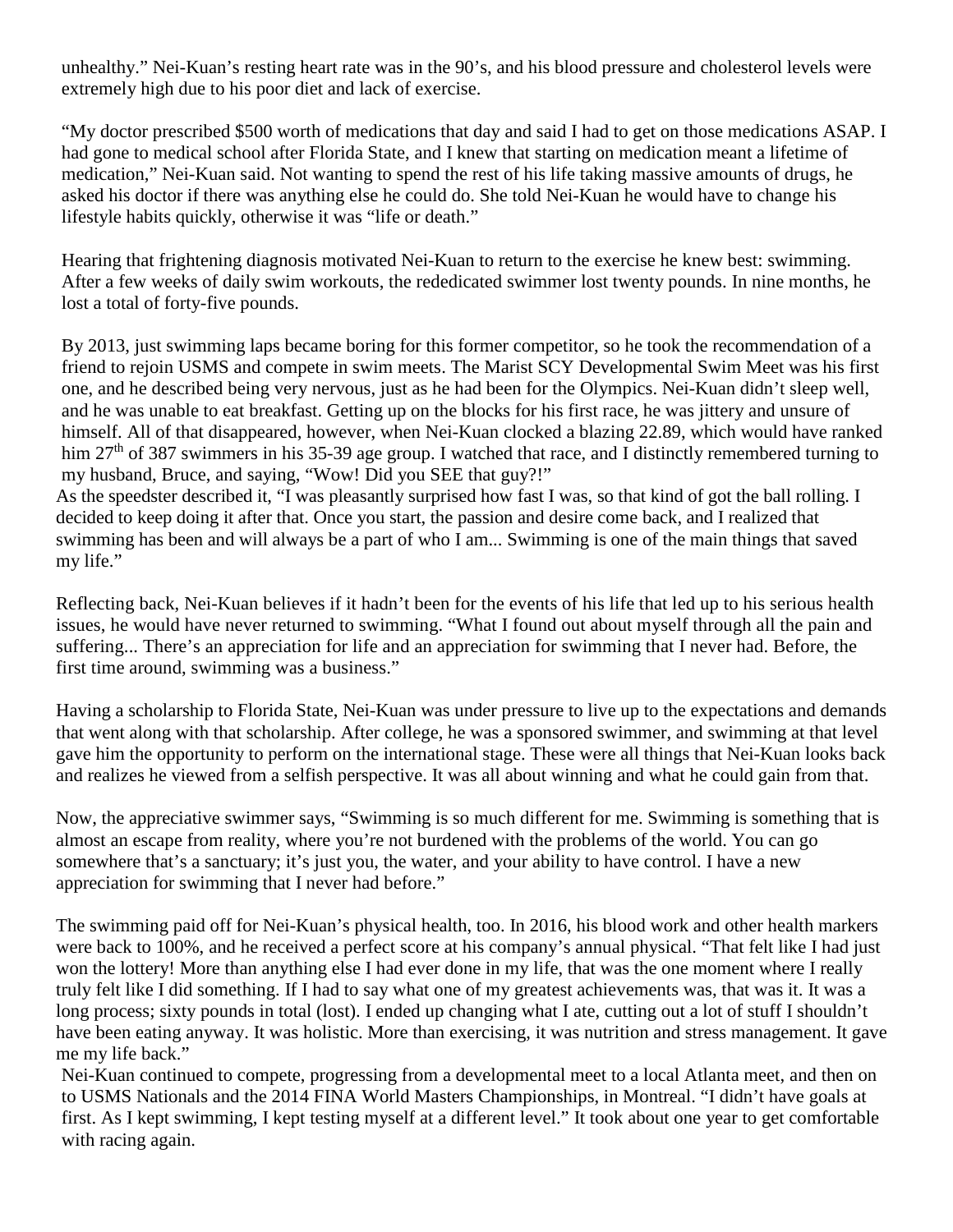It appears that this Masters swimmer has been quite comfortable with racing over these past four years, because his race times consistently place him in the Top Ten for all of his events. This past short course meters season, Nei-Kuan was the fastest in the country in the 100-meter butterfly; and, finished top 3 in the 50- meter free, 50-meter fly, 100-meter backstroke, and 200-meter backstroke.

To get back to that high achievement level, the sprinter has worked hard in the pool, swimming doubles six days per week during alternate weeks when his seven-year-old son is not staying with him. Otherwise, he swims one workout per day, six days per week.

Nei-Kuan concentrates on quality over quantity, though, training smart rather than swimming massive amounts of yards. In addition, he has adapted the Japanese way of training into his own routine based on advice from his Japanese swimming friends. He focuses on flexibility and doing a lot of stretching, saying that as we age, it's not about pure strength. Everything centers around powerful, efficient movement and maximizing every stroke. The Japanese swimmers feel that maintaining strength, flexibility and balance should be the goal as you age, with flexibility being most critical.

Since September, Nei-Kuan has been doing a customized elite athlete functional training program that Exos/Bridge Athletic designed specifically for his swimming events. The program helps him decrease injury risk in addition to building strength and power. He also is on a special nutrition program recommended by the Exos program.

This summer, the 41-year-old will put his Exos and Bridge Athletic training program to the test when he competes at the FINA World Masters Championships in Gwangju, South Korea. Winning his races won't be his primary focus, however.

"I honestly try not to focus on results anymore. I was so results-driven and results-oriented my first time around that my happiness totally circulated on how I performed. I promised myself this time around that I wanted a purpose. How I live my life now is really about finding what my purpose is and doing things based on that. My purpose now that I swim is that I wanted to give my son an opportunity to see his dad swim. Hopefully, I'm still at a level where it means something. When I grew up, my dad worked out of town and was only home on weekends, and he worked so hard that he didn't have time for other things. I really don't have a lot of defining memories of my dad doing things he loved. So, I wanted to give my son something to always remember his dad by. Swimming for me is such a big part of my life and helps define who I am, and I always want my son to remember that long after I'm gone," Nei-Kuan explained.

"My other purpose is that swimming now—I feel it's an opportunity to give back in a sport that has given me so much. What the sport has given me, I feel like I owe it to the sport to give something back. I'm involved with Swim Across America and helping through that. I help other swimmers and triathletes by coaching for free—especially kids."

"If I had continued on the track I was on before, I would probably not be here right now. I never appreciated it the first time. Everything was so, 'I need to win, I need to win,' all the time... It's a little bit cliché, and I heard this a few years ago, but it's really about the process and the journey that we should be relishing and not just the results; because, the results we can't control. We can only control every day what we put in. It's the daily life lesson, the daily workouts, and the ability to show up sometimes; that's what we have to relish. That's what we learn from. It's hard sometimes not to be results oriented, but really, it's about that process and the journey."

Nei-Kuan's journey since returning to the pool has been a successful, fulfilling, and memorable one in so many ways. When asked about his favorite memories, he replied, "My favorite memory was this past summer. I got a chance to go to Japan (for the Asian Swimming Championships), and that was always on my bucket list. I got to meet and spend a lot of time with a group of people who were really fun. Two weeks being around the same group of people—that was a special memory. I could say that about a lot of things, but that was a unique one, just because of where I got to go and all the people I got to meet who have now become really good friends.